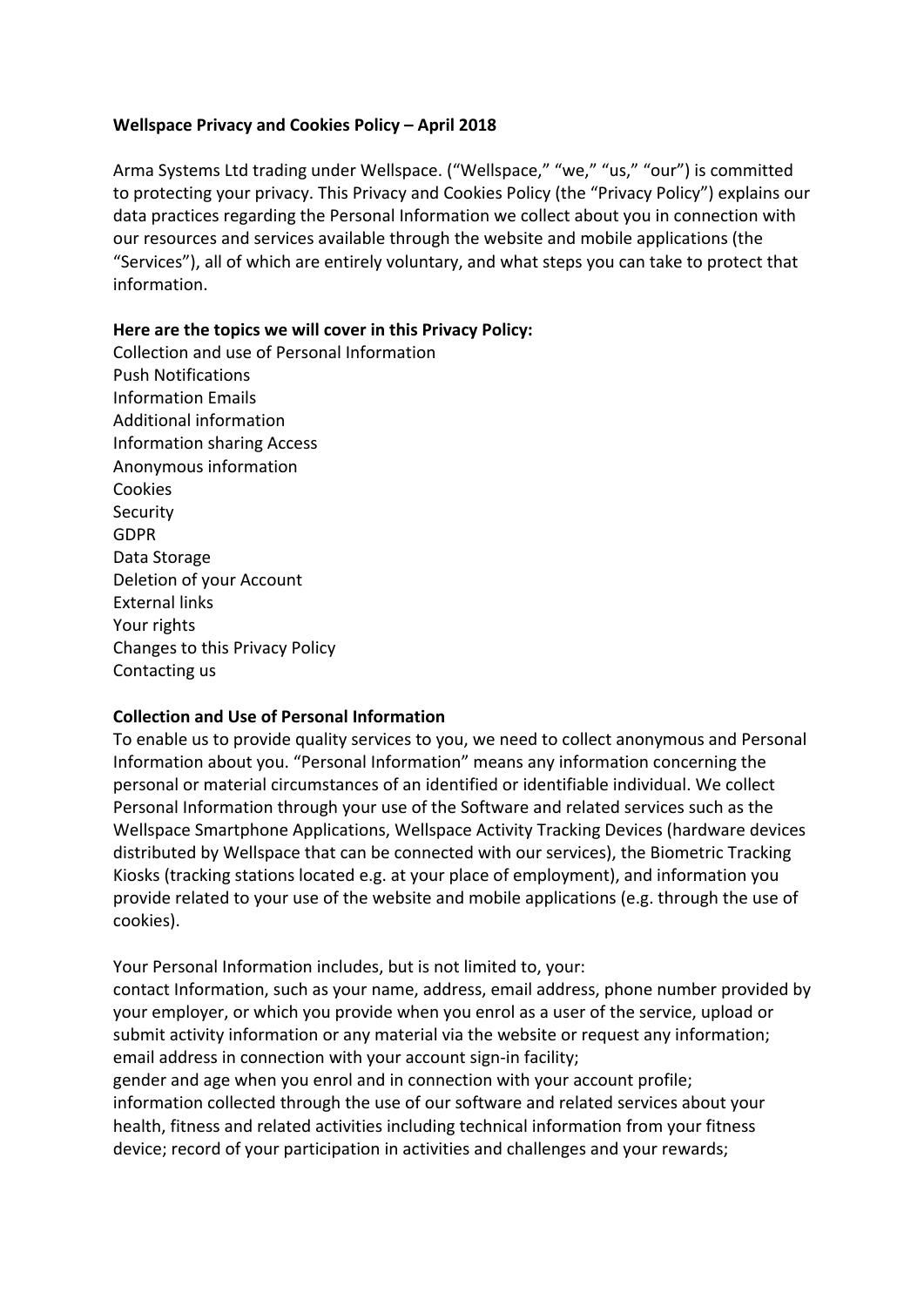information you post in the form of comments or contributions to discussions, and communications you send us to submit queries or comments regarding the website or its content.

You are under no obligation to provide any Personal Information to us at any time. However, if you should choose to withhold specific information, we may be unable to provide you with certain services.

We will use your Personal Information only for the purpose of providing our services to you, including to: Administer your account with us; Identify you when you sign in; Track your programme progress and determine your eligibility for rewards, as well as provide you with information that you may find helpful; Analyse on an anonymous, aggregated data basis the use of the website and the people visiting in order to improve our content and services, including research into our users' demographics; and send you information that you have requested from us.

### **Push Notifications**

We send you push notifications on your device from time to time in order to provide you with in- product reminders and notifications. If you no longer wish to receive these types of communications, you may turn them off at the device level.

#### **Informational Emails**

Wellspace may send you emails or newsletters with information and offers about the Wellspace platform and services. You can opt out of such communications free of charge at any time by sending an email to info@yourwellspace.com

#### **Additional Information**

When you visit the website we may automatically collect additional information such as the type of Internet browser or mobile device you use, your IP address (the unique address that identifies your device on the internet) and the operating system of your device, which is automatically recognised by our web server. We use this information to derive a broad, nonspecific understanding of the locations from which you are accessing our services, to analyse trends, administer the site, track users' movements around the site and to gather demographic information about our user base as a whole and to personalise the website to users' preferences.

#### **Information Sharing**

In general, we will use and disclose your Personal Information to administer our services to you including, at times, disclosing your Personal Information to agents or contractors that work on our behalf and assist us in providing and supporting the services we offer through the website including processing transactions, fulfilling requests, analysing data or helping us to communicate with our members. We may also disclose your Personal Information if you have expressly consented to this.

In addition, we may use your Personal Information, in connection with your participation in our services and your possible participation in other third-party-provided wellness services ("Third- Party Providers") that may be offered to you by us, your employer or entities with which your employer contracts, for the following general purposes: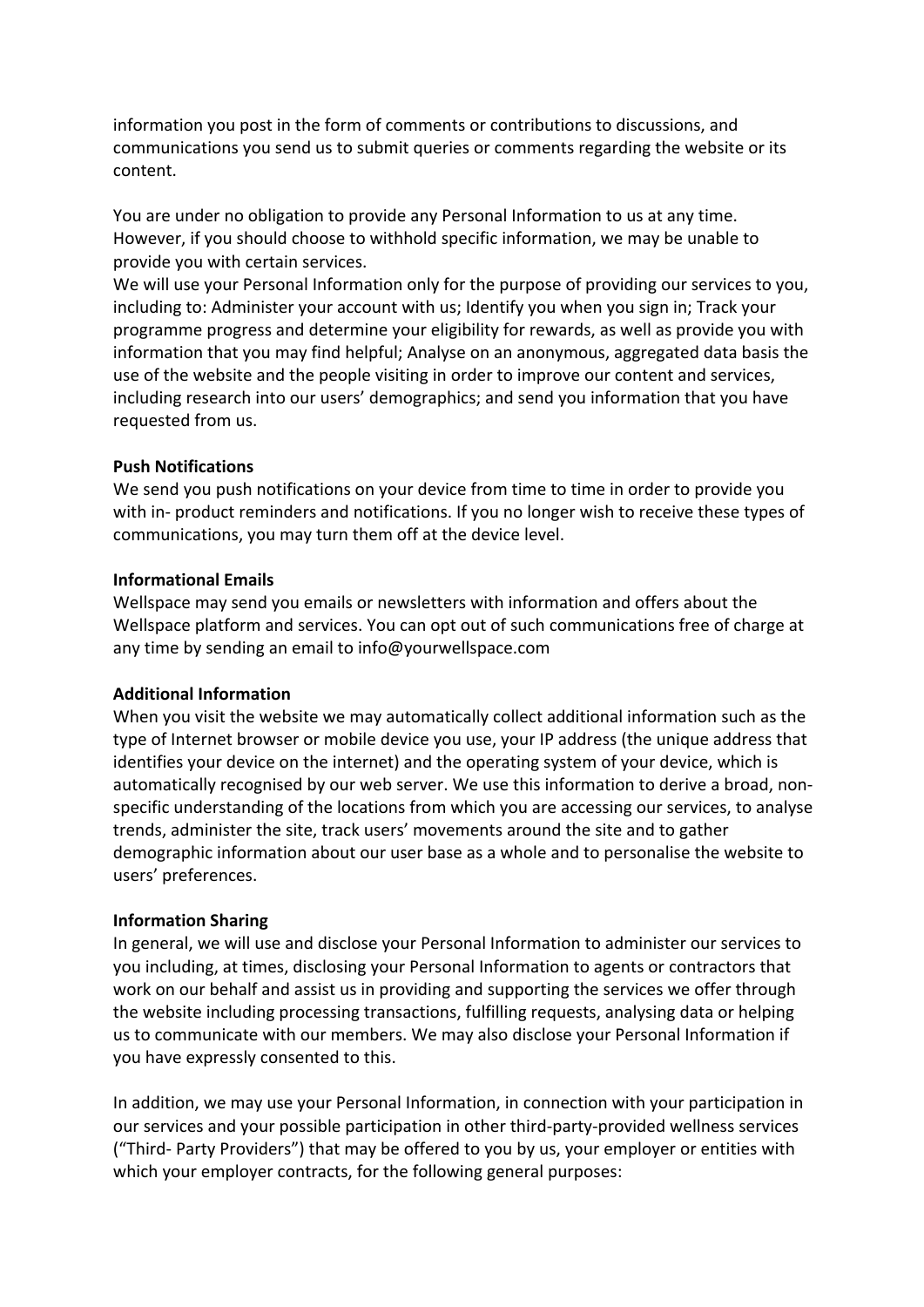to coordinate  $(x)$  enrolment in,  $(y)$  enhancement of your experience and  $(z)$  education about the services available to you through our platform such as a Wellbeing Appraisal Report or any related wellness services provided by a Third-Party Provider, to ensure that you receive appropriate rewards for participation in our services and other similar services provided by your employer or entities that contract with your employer, to evaluate the overall quality and effectiveness of the programme(s) in which you may participate; and to assess your eligibility for other programmes that your employer or contractors on behalf of your employer, may offer.

To the extent you participate in any wellness challenges or competitions that we sponsor, please be aware that your name and performance information will be available to other wellness challenges or competition participants and to your employer if you opt in to make your data visible.

Except as described in this Privacy Policy, we will not sell, rent or make available your Personal Information to third parties without your permission. Unless in using the website or mobile applications you expressly or impliedly agree to make certain information available, all Personal Information that we collect is kept confidential to the best of our ability, subject to the other terms and conditions of this Privacy Policy. In addition, our employees and contractors who provide services related to our website or mobile applications are obliged to respect the confidentiality of any Personal Information held by us. Our employed staff and contractors are authorised to use your Personal Information only as necessary to provide these services to us.

In the event that we undergo re-organisation or are sold to a third party, any Personal Information we hold about you may be transferred to that re-organised entity or third party in accordance with applicable law. You acknowledge that such acquisitions may occur, and that any acquirer of Wellspace or its assets may continue to use your Personal Information as set forth in this Privacy Policy.

Wellspace may disclose your Personal Information (a) if legally entitled or required to do so (for example if required by law or by a court order or other judicial or administrative proceeding, (b) as otherwise required under any applicable law, rule or regulation and (c) if we believe, in good faith, that such disclosure is necessary to protect or defend our rights or those of others or to assist in the investigation or prevention of illegal activity. The website may use message boards and messaging forums that will be available to its members. Any information that is disclosed in these areas may become public information and you should exercise caution when using these and disclosing your Personal Information.

Access upon request we will provide you with information about whether we hold any of your Personal Information. If your Personal Information changes or is incorrect or outdated, you may correct, update or amend it by making the change through the "my account" section of the website. If you no longer desire our service, please contact info@yourwellspace.com to discuss cancelation.

#### **Anonymous Information**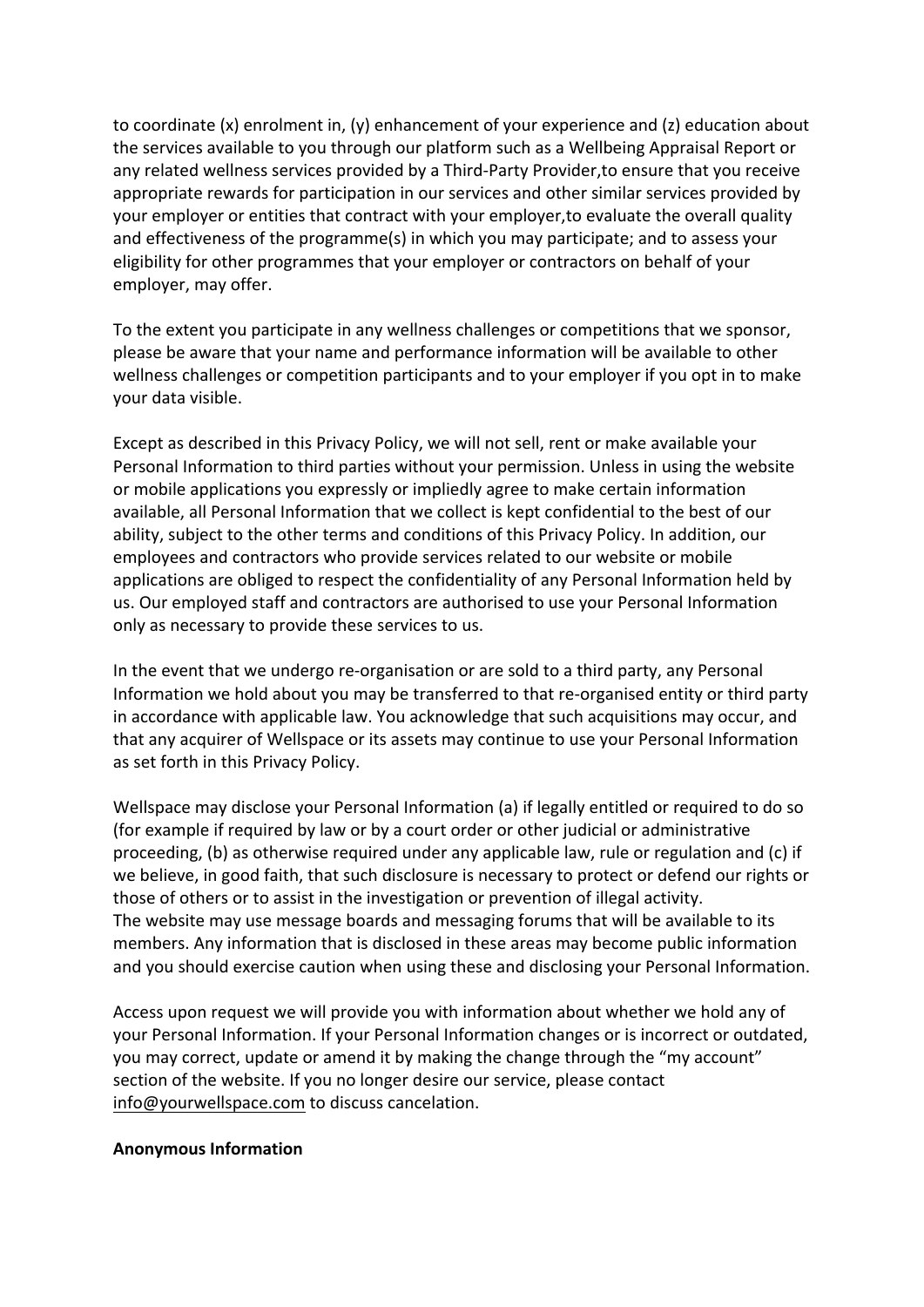We may create "Anonymous Information" records from the Personal Information records by excluding your Contact Information or excluding any other information that could link the Anonymous Information back to you. We may use this Anonymous Information for internal purposes, such as analysing patterns in the programme usage, so that we may enhance the services. We reserve the right, subject to applicable law, to use and disclose any Anonymous Information at our discretion. For example, upon request by your employer, we may share Anonymous Information with other partnering organisations for purposes of research and programme analysis. You are welcome to request the names of such partnering organisations from us at any time. We use this Anonymous Information to analyse and understand demographics trends, customer behaviour patterns and desires, and information that may enrich the content and quality of our member programmes.

If you are a member of the Wellspace service we may (a) share Anonymous Information with your employer in an anonymous aggregated or group format and (b) provide your Personal Information in an anonymous aggregated or group format to third parties ("Analytics Processors") that process that Personal Information to generate Anonymous Information and analytical information related to that Anonymous Information to be shared with your employer. Your employer will not be able to use such Anonymous Information to directly identify you. Your employer may use this Anonymous Information in its discretion, including to evaluate the programme overall as well as to provide additional benefits, programmes and services.

The Analytics Processors do not have any independent right to use your Personal Information except to provide services to generate the Anonymous Information and analyse the information to generate general analytical information. You are welcome to request the names of such Analytics Processors from us at any time.

## **Cookies**

Technologies such as cookies, beacons, tags, scripts and other similar technologies are used by us and our service providers, technology partners or other third-party assets. These technologies are used to help administer the site, identify the total number of users, measure traffic patterns for research purposes, personalise or customise content so that a user's preferences can be "remembered" when they return to the site and to better manage content. The website also uses cookies or similar technology to collect information about members' access to the website.

Cookies are pieces of information that include a unique reference code that a website transfers to your device to store and sometimes track information about you. A number of cookies that the website uses last only for the duration of your session on the website and expire when you close your browser. Other cookies are used to remember you when you return to the website and will last for longer.

We use cookies to:

Remember that you have used the website before; this means we can identify the number of unique visitors we receive and manage capacity;

Allow you to navigate the website more quickly and easily;

Remember your login session as you move from one page to another within the website;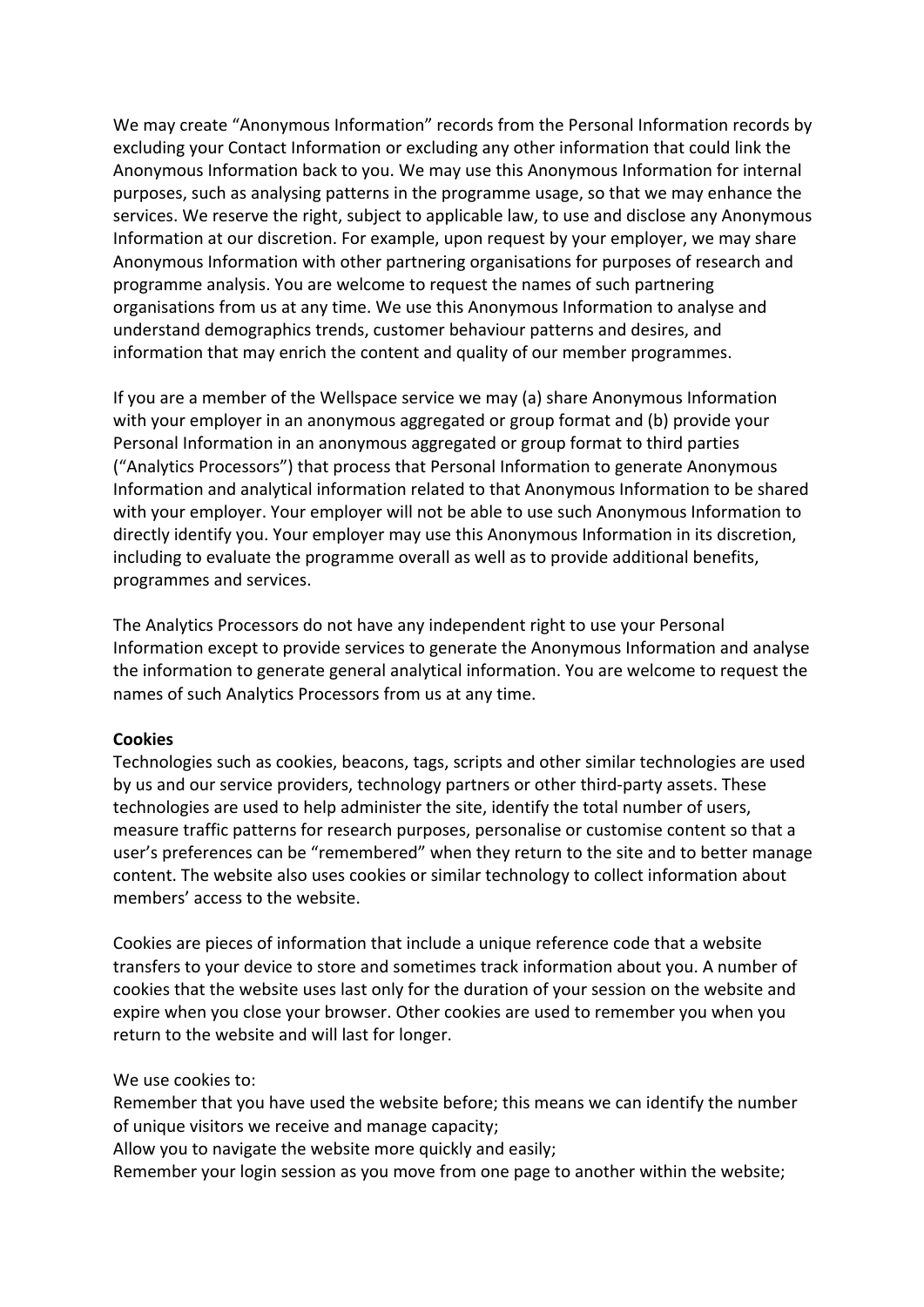## Store your settings and preferences;

Customise parts of the content of the website to reflect your targets and awards; and Collect statistical information about how you use the website so that we can improve the website and our content.

Some of the cookies used on the website are set by us and some are set by third parties who are delivering services on our behalf. Most computer and some mobile device browsers automatically accept cookies but, if you prefer, you can change your browser to prevent that or to notify you each time a cookie is set. You can also learn more about cookies by visiting www.allaboutcookies.org, which includes useful additional information on cookies and how to block cookies using different types of browsers. Please note that by blocking or deleting cookies you may not be able to take full advantage of the website.

## **Mobile Analytics**

We use mobile analytics software to allow us to better understand the functionality of our mobile software on your phone. This software may record information such as how often you use the application, the events that occur within the application, aggregated usage, metrics, performance data, crash reports and where the application was downloaded from. We do not link the information we store within the analytics software to any personally identifiable information you submit within the mobile application. Links to third-party sites

The Wellspace website and mobile applications may contain links to other websites that are not owned or controlled by Wellspace. The provision of such links is for your convenience and does not signify our endorsement of such websites or their contents. We have no control over and are not responsible for the privacy policies governing such other websites or the content displayed on such other websites. If you submit Personal Information to any of those sites, your information is governed by their privacy policies. We encourage you to carefully read the privacy policy of any website you visit.

## **Security**

Wellspace follows reasonable physical, electronic and managerial procedures designed to safeguard and secure your Personal Information. However, no company, including Wellspace, can fully eliminate security risks associated with Personal Information. Amongst the security measures we take is a login process requiring a password and username that you select and a firewall protecting our hosting server. Wellspace will retain your username and password as part of your Personal Information, but will not share this information with anyone. Please be advised that you are responsible for keeping your password and username confidential and secure from unauthorised persons, and that you are responsible for any and all activities that occur under your member account.

It is advisable to close your browser when you have finished your session to help ensure others do not access your Personal Information if you use a shared computer or a computer in a public place.

## **GDPR**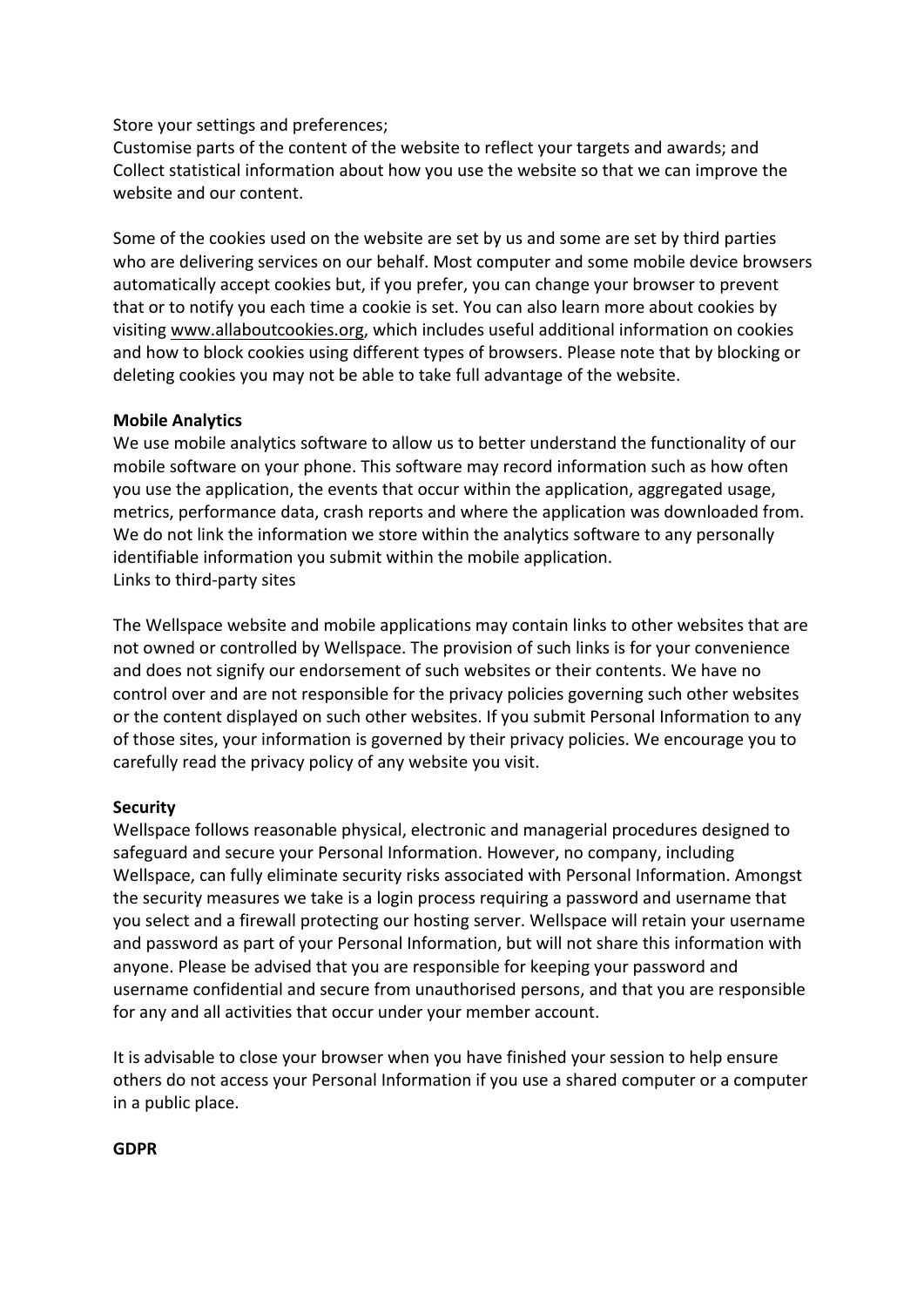The new EU General Data Protection Regulation (GDPR) comes into force on 25 May 2018 (including in the UK regardless of its decision to leave the EU) and will impact every organisation which holds or processes personal data. It will introduce new responsibilities, including the need to demonstrate compliance, more stringent enforcement and substantially increased penalties than the current Data Protection Act (DPA) which it will supersede.

Wellspace is committed to high standards of information security, privacy and transparency. We place a high priority on protecting and managing data and Wellspace will comply with applicable GDPR regulations when they take effect in 2018, including as a data processor, while also working closely with our customers and partners to meet contractual obligations for our procedures, products and services. Our team of experienced business analysts, consultants and digital specialists will also help to support customers in meeting their obligations through the provision of expert services and value-adding solutions.

## **Data Storage**

*Data Centres:* Our information systems infrastructure (servers, networking equipment, etc.) are located at third party ISO27001 audited data centres. We manage all of our storage and servers located in those data centres.

*Environmental Controls:* Our data centres are maintained at controlled temperatures and humidity ranges which are continuously monitored for variations. Smoke and fire detection and response systems are in place.

Location: All user data is stored in the UK.

## **Deletion of your Account**

If your membership is terminated for any reason, we will delete your contact information so that we retain only Anonymous Information in our databases, unless we are obliged to store your Personal Information for legal or billing reasons.

## Your rights

You have a legal right under data protection law to a copy of all the information held about you by us. On request we will provide you with a copy of this information. You also have a right to correct any errors in that information. As mentioned above, you have a right to prevent the use of your Personal Information for direct marketing purposes.

## **Changes to this Privacy Policy**

This Privacy Policy is subject to change from time to time. We will post any revised version of the Privacy Policy on the Wellspace website. If we make material changes to it, we will also send you an email to the last email address you provided to us. Any amended Privacy Policy will be effective seven (7) calendar days after posting for existing members.

Any changes to this Privacy Policy may affect our use or disclosure of Personal Information collected prior to the changes. If you do not agree to any of the changes, you must notify us prior to the effective date of the changes that you wish to terminate your membership with us. Continued use of our Services following notice of such changes will indicate your acknowledgement and acceptance of such changes. **Contacting us**